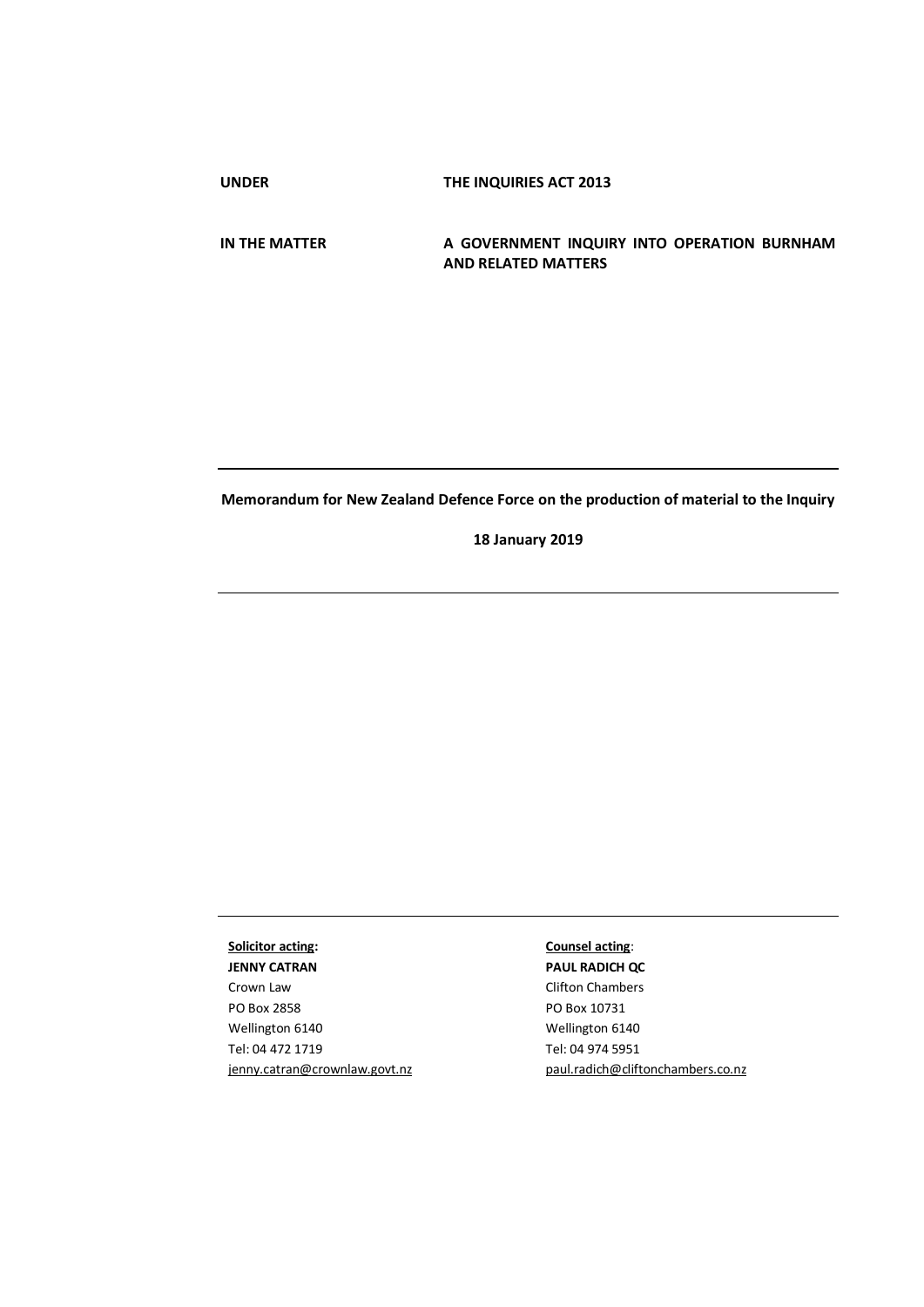- 1. In paragraph 10(e) of Minute No 6, the Inquiry ordered the NZDF to file memoranda on Friday 14 December 2018, Friday 18 January 2019 and Friday 18 February 2019 advising of progress in relation to the production of material, including material requiring the consent of overseas parties.
- 2. In its memorandum of 14 December 2018, the NZDF provided information on the number of items that had been located and identified as having the potential to be within the scope of the Inquiry's Terms of Reference, items that had been examined and yet to be examined and on items that had been provided to the Inquiry, including for which international partner consent was required.
- 3. Since 14 December 2018, the NZDF has located and identified another 36 items, meaning that it has had around 18,657 items to examine for relevance to the Inquiry's Terms of Reference.
- 4. As at 18 January 2019, there are 2,169 items that the NZDF has yet to examine; a reduction since 14 December 2018 of 16,488 items to be examined. This means that the NZDF has examined approximately 83% of the 18,657 items referred to in paragraph 3 above.
- 5. To date, the NZDF has provided 484 items to the Inquiry, of which 17 (including two sets of video footage) have required the consent of the United States and 18 have required the consent of the North Atlantic Treaty Organization (NATO).
- 6. Two further points arise. First, the NZDF has identified one additional repository of documents that it has not yet accessed. It is not expected that a review of the documents contained within it would add significantly to the total number of items identified in paragraph 3 above as the repository is likely to replicate sources that have been located and reviewed already. However, this will only become clear when the repository is accessed and examined.
- 7. The second point relates to material on the three additional operations referred to in paragraph 7 of Inquiry Minute No 6 and in paragraph 94 of Ruling No 1. In its memorandum of 14 December 2018, the NZDF indicated that its document research process had been focused on items relating to the operations identified specifically in the Inquiry's Terms of Reference.